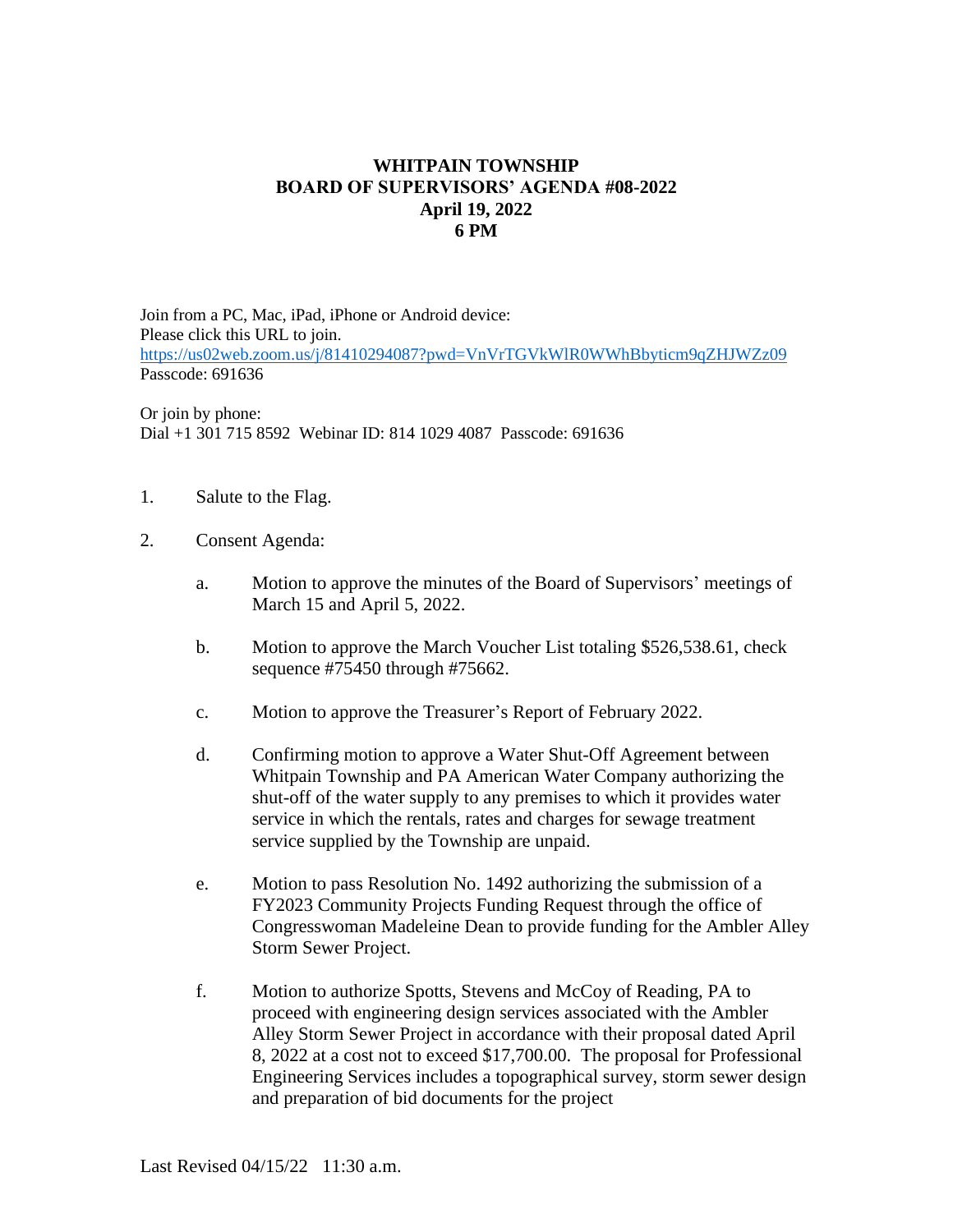- g. Motion to pass Resolution No. 1493 accepting the Deed of Dedication for certain right-of-way along Stenton Avenue in connection with the completion and dedication of the 209-229-249 Stenton Avenue subdivision project.
- h. Motion to advertise Ordinance No. 395, an Ordinance amending the Code of the Township of Whitpain at Part II [General Legislation], Chapter 83 [Disturbing the Peace], by amending and restating Article I [Nuisance Disturbance by Noise], amending and restating Sections 83-3 and 83-4 as Article II [Loitering], restating Article II [Commercial Generator Noise] as Article III and creating Article IV [Nuisance Disturbance by Lighting] to provide for standards and penalties related to disturbances of the peace.
- i. Supervisors to approve a request for a waiver from the requirement of preparing a land development plan from
	- o Ballenrose Management, Inc. to install a concrete block open air storage facility for golf course materials and associated grading improvements at Blue Bell Country Club (area adjacent to Fairway Drive) located at 1800 Tournament Drive; and
	- o Normandy Development, L.P. to reconstruct and expand the existing carriage house and associated improvements at Normandy Farm Hotel and Conference Center located at 1401 Morris Road.

The waivers from land development are conditioned upon the review and approval of the site plans by the Township Engineer.

- j. Motion to authorize the Chair and Secretary to sign on behalf of the Township a Deed In Lieu of Condemnation between
	- o James D. Watson and Zora C. Watson and Whitpain Township for Right of Way along Pulaski Drive located adjacent to 1690 Pulaski Drive (TMP #66-00-05737-00-2).
	- o William Forbes and Whitpain Township for Right of Way along Pulaski Drive located adjacent to 1689 Pulaski Drive (TMP #66-00-05605-00-8).
	- o John F. Morris, Jr. and Olga Morris and Whitpain Township for Right of Way along Pulaski Drive located adjacent to 1701 Pulaski Drive (TMP #66-00-05608-00-5)

These Deeds are required for the Pulaski Drive Bridge Replacement project.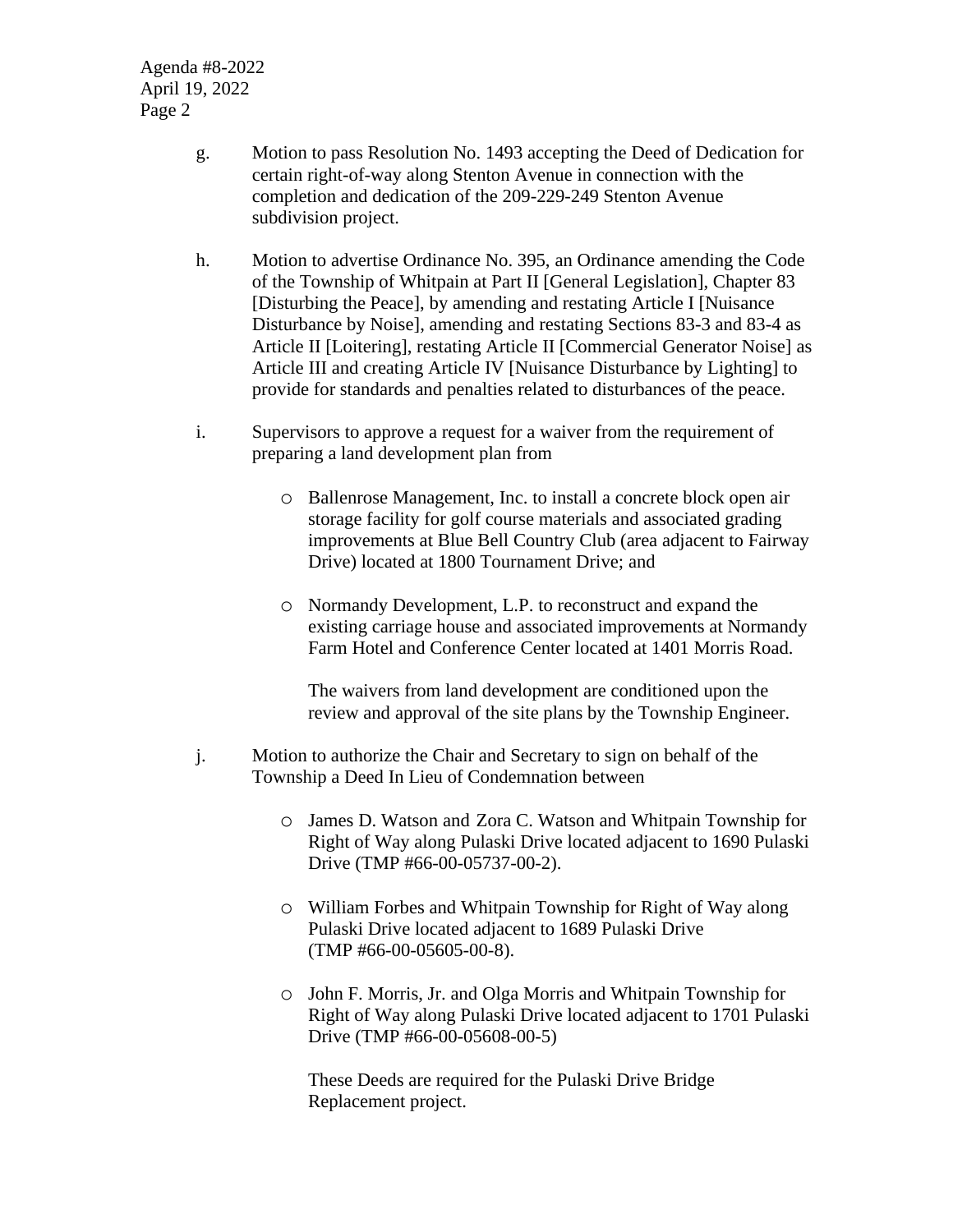- k. Motion to authorize the Chair and Secretary to sign on behalf of the Township a Temporary Construction Easement Agreement (TCE) between
	- o James D. Watson and Zora C. Watson and Whitpain Township for a Temporary Construction Easement at 1690 Pulaski Drive (TMP #66-00- 05737-00-2).
	- o William Forbes and Whitpain Township for a Temporary Construction Easement at 1689 Pulaski Drive (TMP #66-00-05605-00-8).
	- o John F. Morris, Jr. and Olga Morris and Whitpain Township for a Temporary Construction Easement at 1701 Pulaski Drive (TMP #66-00-05608-00-5).
	- o Erin A. Flannery and Joseph D. Flannery, Jr. and Whitpain Township for a Temporary Construction Easement at 1525 Clearview Avenue (TMP #66-00-01051-00-8).

These TCEs are required for the Pulaski Drive Bridge Replacement project.

- l. Motion to award the contract for the Pulaski Drive Bridge Replacement Project to Lobar Site Development Corporation of Dillsburg, PA in the bid amount of \$1,384,859.00 subject to the review of the bid documents by the Township Engineer and Township Solicitor.
- m. Motion to authorize Metz Engineers to proceed with professional engineering and surveying services related to Road Vacation and Utility Easements for a portion of McDivitt Drive in Whitpain Township in accordance with their proposal dated March 10, 2022 at a cost not to exceed \$2,976.00.
- n. Confirming motion to release \$342,097.26 (Release #1) from the escrow fund for the 1950 Skippack Pike self-storage land development located at 1950 Skippack Pike.
- o. Motion to authorize the final release of all remaining funds from the escrow fund for the AVE Blue Bell land development project located at 1600 Union Meeting Road (LD-04-16). The final release is contingent on the issuance of the NPDES Notice of Termination for the land development project.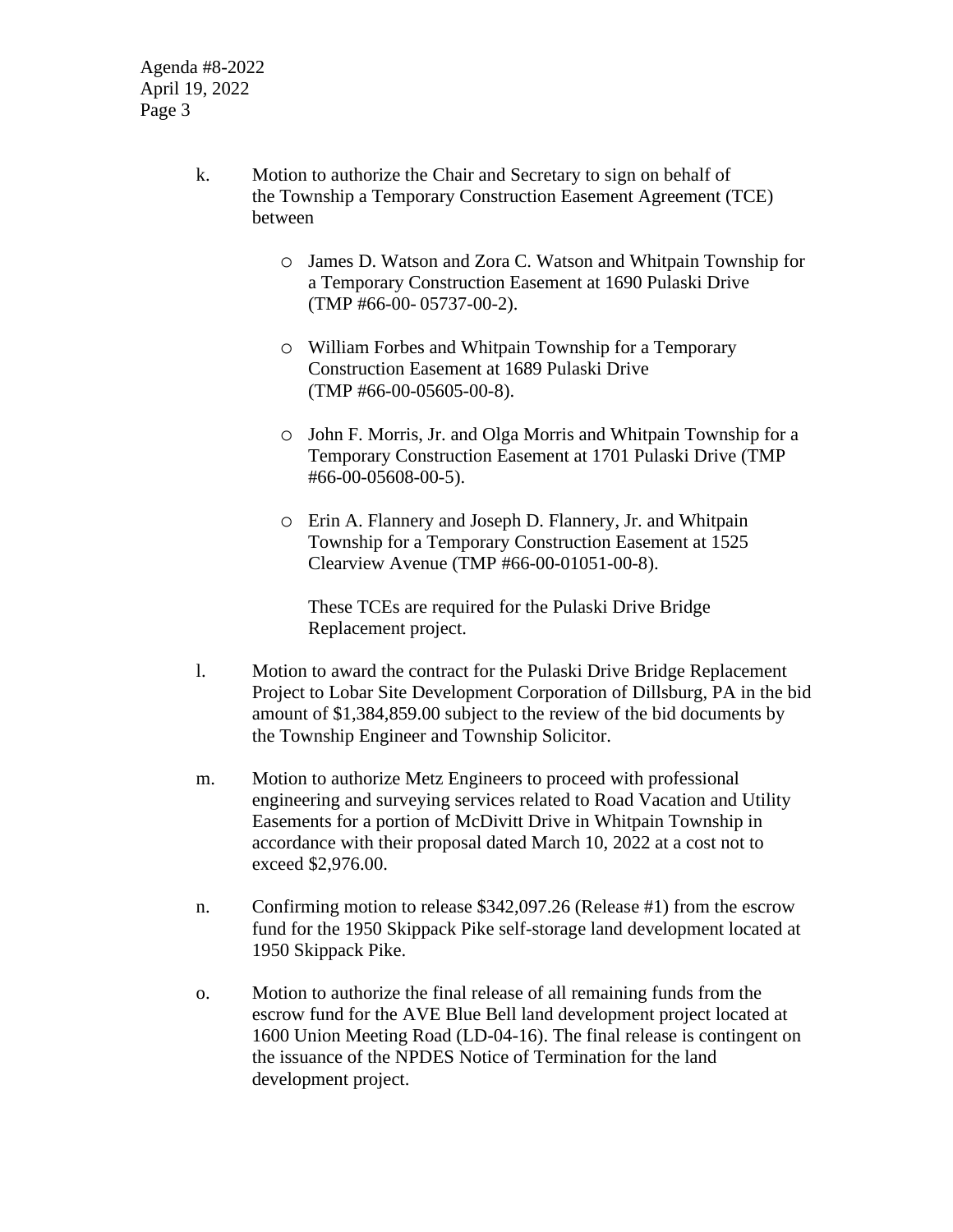- p. Motion to authorize the final release of all remaining funds from the escrow fund for the 209, 229 and 249 Stenton Avenue subdivision project located at 209-249 Stenton Avenue (S-03-17). The final release is contingent on the execution of the required right of way Deeds of Dedication for the subdivision project.
- 3. Motion to pass Resolution No. 1494 expressing support for term limits for Township Officials.
- 4. Motion to pass Resolution No. 1495 establishing a policy for review of professional services on a cyclical basis and establishing a procedure for the issuance, submission and review of Requests for Proposals (RFPs).
- 5. Motion to authorize the Chair and Secretary to sign on behalf of the Township a Sanitary Sewer Easement Agreement in relation to an existing and proposed Sanitary Sewer Easement between Montgomery County, Montgomery County Community College and Whitpain Township to establish a 50-foot wide Sanitary Sewer Easement at 340 DeKalb Pike (TMP #66-00-01849-00-2). This relocated sanitary sewer easement is required as part of the Montgomery County Community College Hospitality Institute land development project (LD-2-21).
- 6. Motion to consider Resolution No. 1496 to approve plan titled "Preliminary/Final Subdivision & Land Development Plans for 720-730 Penllyn-Blue Bell Pike" located at 720-730 Penllyn-Blue Bell Pike, Sheets 1 of 18 through 18 of 18, prepared by Landcore Engineering Consultants, P.C., plans dated August 9, 2021 and last revised February 22, 2022, in accordance with Section 509(b) of the Pennsylvania Municipalities Planning Code conditioned upon execution of a Development Agreement, posting of financial security, planning module approval, receipt of all necessary permits from the Pennsylvania Department of Environmental Protection and the Montgomery County Assets and Infrastructure Department, compliance with the recommendations contained in the motion from the Township Planning Commission and the resolution of items in the review letters from the Township Engineer dated August 23, 2021 and November 17, 2021.
- 7. Motion to consider Resolution No. 1497 to approve plan titled "Preliminary Subdivision Plans for Beach Estates Subdivision, 1086 Penllyn-Blue Bell Pike" located at 1086 Penllyn-Blue Bell Pike, Sheets 1 of 17 through 17 of 17, prepared by Robert E. Blue Consulting Engineers, P.C., plans dated August 4, 2020 and last revised February 17, 2022, in accordance with Section 509 (b) of the Pennsylvania Municipalities Planning Code conditioned upon compliance with the recommendations contained in the motion from the Township Planning Commission and the resolution of items in the review letters from the Township Engineer dated August 25, 2020, October 19, 2021 and March 7, 2022.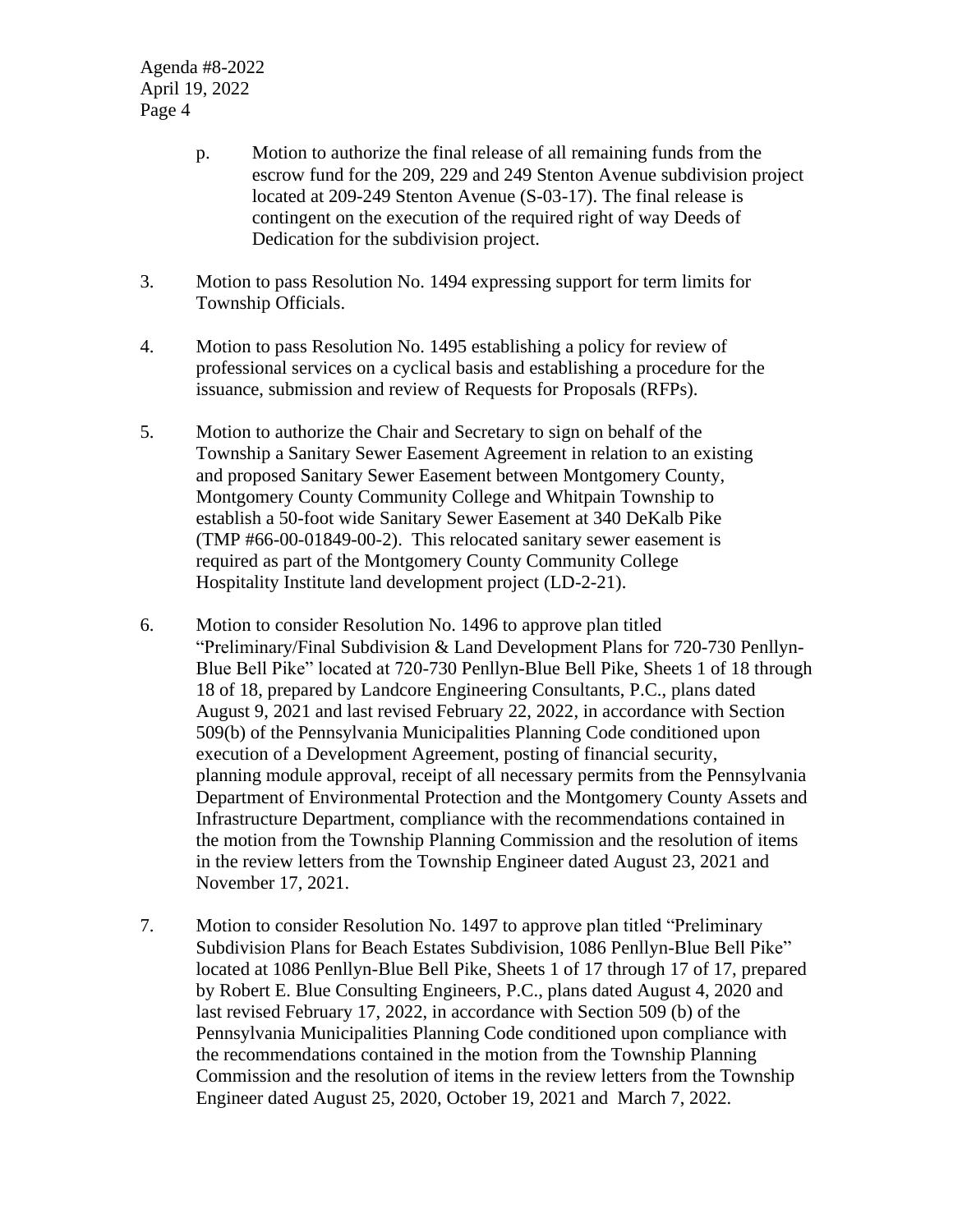- 8. Motion to consider Resolution no. 1498 to approve an Extension of Waiver of Land Development for Parking Lot Modifications at the Whitpain Tavern located at 1529 DeKalb Pike, Plan Sheets 1 of 5 through 5 of 5, prepared by Chambers Associates, plans dated December 16, 2020, and last revised July 19, 2021, conditioned upon posting of an escrow for the removal of the temporary improvements after an extension period of six months and compliance with all applicable Township requirements.
- 9. Does the Board of Supervisors wish to take any action on the following Zoning Hearing Board cases scheduled for April 28, 2022?

**NO. 2312-22 – MADISON CAPITAL GROUP MANAGEMENT, LLC**  requests a variance from Article XIX, Section 160-119 related to Use Regulations with respect to its property located at 953 Penllyn Blue Bell Pike, Blue Bell, PA, in the Township's C-Commercial District. Applicant's requested relief, if granted, will allow Applicant to construct a three story, 38' 11" high, 100,950 square foot storage facility on its property when the Ordinance prohibits same.

**NO. 2313-22 – SIMRAN PROPERTIES -** request variances from Article XXVII, Section 160-192.B.2.q related to Required Off-Street Parking Facilities, Article XII, Section 159.B related to Off-Street Parking and Article XXVIII, Section 160-214.C.1 related to Green Area Regulations with respect to its property located at 646 Skippack Pike, Blue Bell, PA, in the Township's C-Commercial District. Applicants' requested relief, if granted, will allow Applicants to continue using: (1) 12 existing parking spaces at the site when the Ordinance requires a minimum of 25 spaces; and (2) said parking spaces are 6 feet from the property line when the ordinance requires 15 feet; and (3) a reduction of the green area to 30.2% when the Ordinance requires a minimum of 35%.

**2314-22 – HERMAN L. AND MILAGROS M. EASON -** request variances from Article VII, Section 160-36 related to Rear Yards and Article XXVIII, Section 160-204 related to Residential Rear Yard Intrusions with respect to their property located at 1509 Vernon Rd., Blue Bell, PA, in the Township's R-2 Residential District. Applicant's requested relief, if granted, will allow Applicant to construct a new addition onto their existing residence which will project into the rear yard when the Ordinance prohibits same and will reduce the minimum yard width to 36 feet when the Ordinance requires a minimum of 50 feet.

**NO. 2315-22: PATELLIE, LLC** requests the following relief from the Whitpain Township Zoning Hearing Board: (1) a variance from Article XXIX, Section 160- 225 related to Expansion of Non-Conforming Use; (2) a variance from Article XXXI, Section 160-241 related to Expiration of Special Exceptions and Variances; and (3) a modification of Whitpain Township Zoning Hearing Board